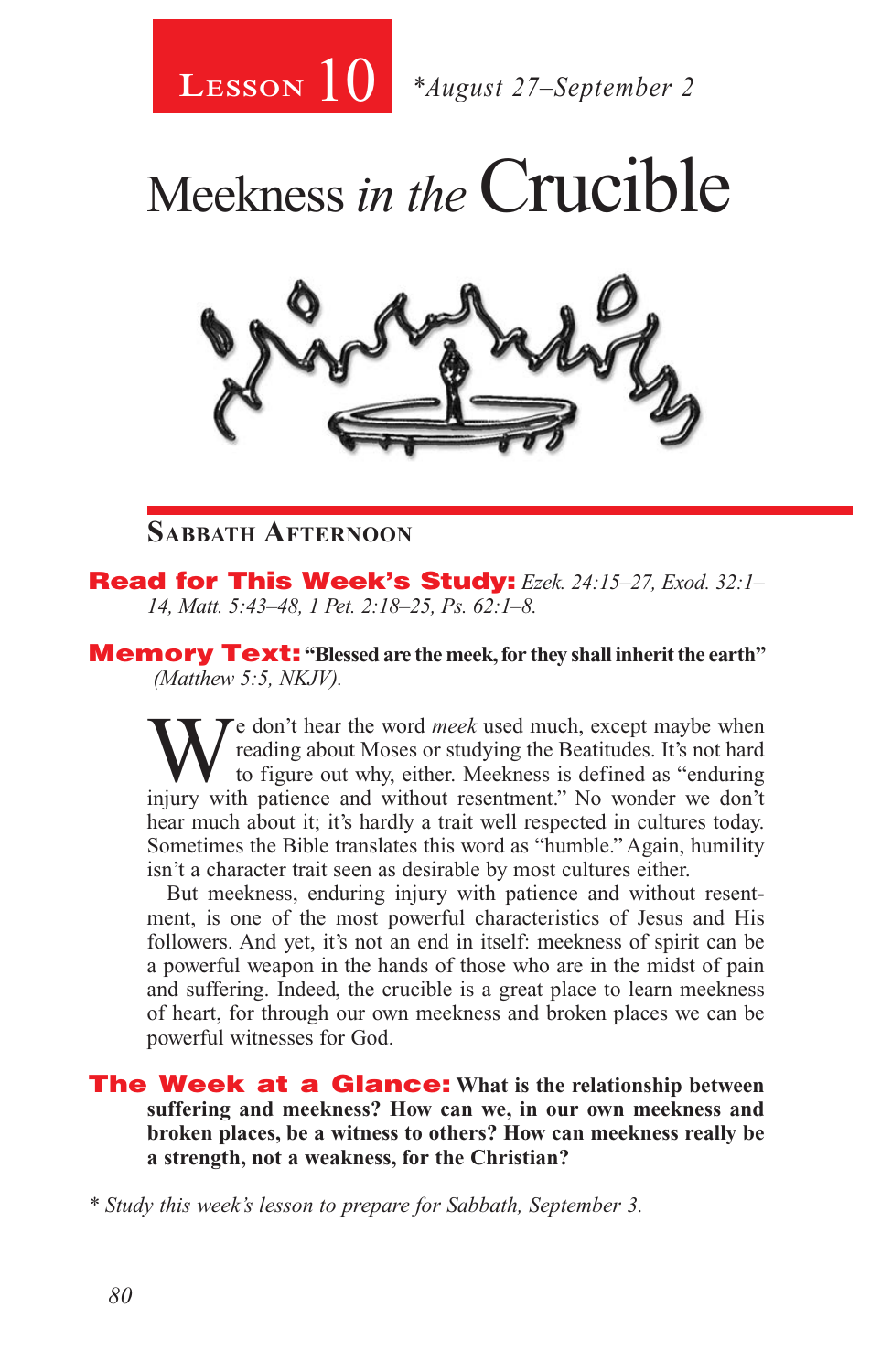### **SUNDAY** August 28

#### **"Broken Bread and Poured-Out Wine"**

\_\_\_\_\_\_\_\_\_\_\_\_\_\_\_\_\_\_\_\_\_\_\_\_\_\_\_\_\_\_\_\_\_\_\_\_\_\_\_\_\_\_\_\_\_\_\_\_\_\_\_\_\_\_\_\_

\_\_\_\_\_\_\_\_\_\_\_\_\_\_\_\_\_\_\_\_\_\_\_\_\_\_\_\_\_\_\_\_\_\_\_\_\_\_\_\_\_\_\_\_\_\_\_\_\_\_\_\_\_\_\_\_

\_\_\_\_\_\_\_\_\_\_\_\_\_\_\_\_\_\_\_\_\_\_\_\_\_\_\_\_\_\_\_\_\_\_\_\_\_\_\_\_\_\_\_\_\_\_\_\_\_\_\_\_\_\_\_\_

Consider: **Oswald Chambers has said that we are to become "broken bread and poured-out wine" for others. What do you think he means by this?**

All through the Bible there are examples of people who were "broken" to serve others. Moses was called to endure unending waves of gossip and criticism as he led people to the Promised Land. Joseph was called to a journey that involved betrayal and imprisonment as he was brought to a position of service in Egypt. In each case, God permitted the situations in order that His people's lives could become theaters of His grace and care, not only for themselves but also for the good of others, as well. God may use us in the same way. It is easy to feel angry or hurt in such situations. But as we noted yesterday, meekness is the God-given ability to endure such things "with patience and without resentment."

#### Read **Ezekiel 24:15–27. What's happening here? Why was Ezekiel put through this crucible?**

\_\_\_\_\_\_\_\_\_\_\_\_\_\_\_\_\_\_\_\_\_\_\_\_\_\_\_\_\_\_\_\_\_\_\_\_\_\_\_\_\_\_\_\_\_\_\_\_\_\_\_\_\_\_\_\_

\_\_\_\_\_\_\_\_\_\_\_\_\_\_\_\_\_\_\_\_\_\_\_\_\_\_\_\_\_\_\_\_\_\_\_\_\_\_\_\_\_\_\_\_\_\_\_\_\_\_\_\_\_\_\_\_

\_\_\_\_\_\_\_\_\_\_\_\_\_\_\_\_\_\_\_\_\_\_\_\_\_\_\_\_\_\_\_\_\_\_\_\_\_\_\_\_\_\_\_\_\_\_\_\_\_\_\_\_\_\_\_\_

In Ezekiel 24:24, God says, " ' "Ezekiel will be a sign to you; you will do just as he has done. When this happens, you will know that I am the Sovereign Lord" '" *(NIV)*. Through Ezekiel's example, the people of Israel were going to be convicted of the truth about who God was, the Sovereign Lord—and they would see this truth as they experienced the fulfillment of the prophecy that Ezekiel's life symbolized and the suffering that he had faced. Who knows how many people will see "the Sovereign Lord" through us in our own broken places, as well?

**Sooner or later life itself breaks us all. What has been your experience with being broken? What lessons have you learned? How can your own broken soul be used by the Lord to help other people?** 

 $\_$  , and the set of the set of the set of the set of the set of the set of the set of the set of the set of the set of the set of the set of the set of the set of the set of the set of the set of the set of the set of th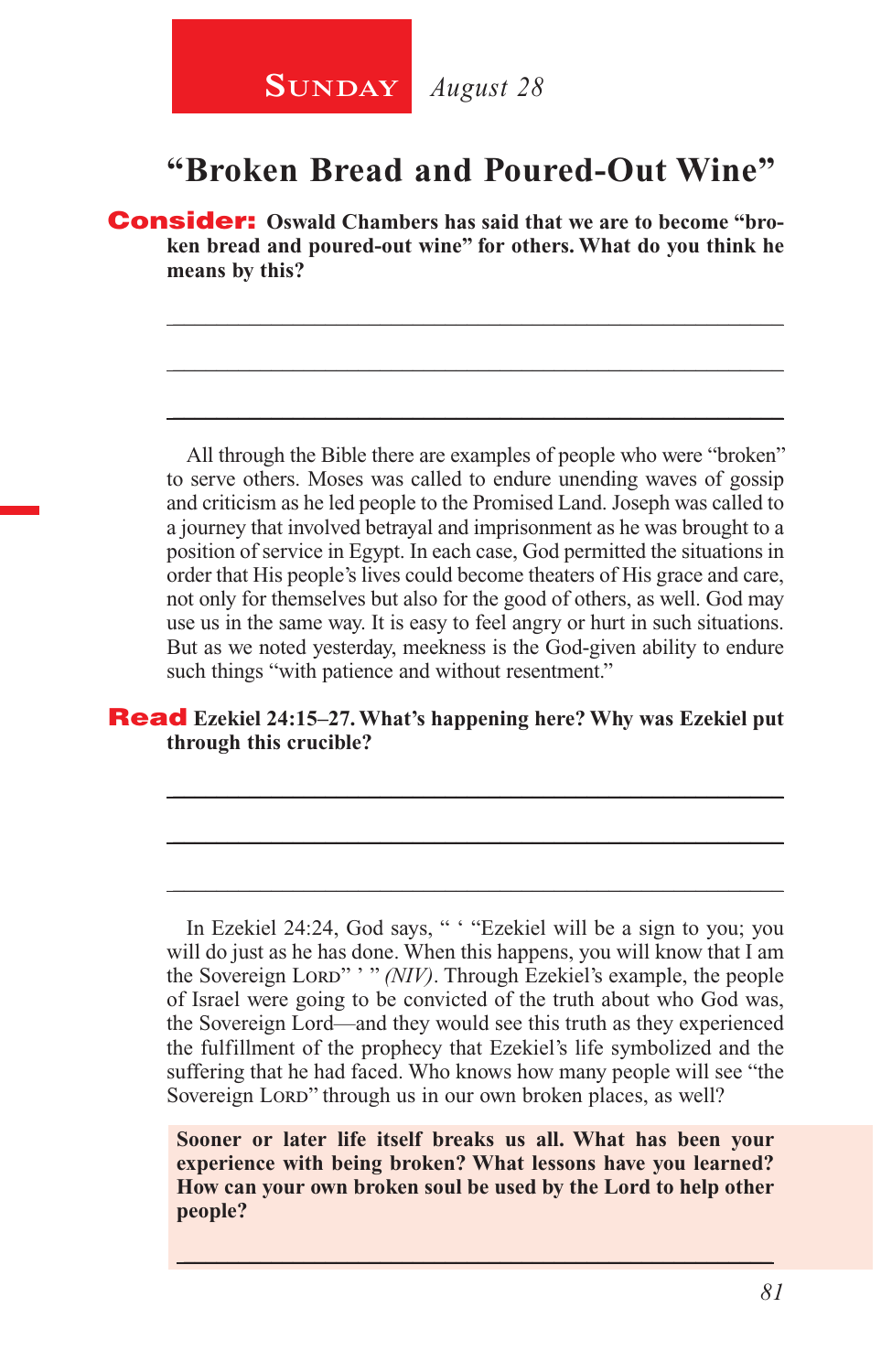### **Interceding for Grace**

Read **Exodus 32:1–14. What role do we find Moses playing here?** 

After the people began worshiping the golden calf, God decided they had gone too far and announced that He would destroy the people and make Moses a great nation. But rather than taking up God's offer, Moses pleaded for God to show grace to His people, and God relented.

\_\_\_\_\_\_\_\_\_\_\_\_\_\_\_\_\_\_\_\_\_\_\_\_\_\_\_\_\_\_\_\_\_\_\_\_\_\_\_\_\_\_\_\_\_\_\_\_\_\_\_\_\_\_\_\_

\_\_\_\_\_\_\_\_\_\_\_\_\_\_\_\_\_\_\_\_\_\_\_\_\_\_\_\_\_\_\_\_\_\_\_\_\_\_\_\_\_\_\_\_\_\_\_\_\_\_\_\_\_\_\_\_

\_\_\_\_\_\_\_\_\_\_\_\_\_\_\_\_\_\_\_\_\_\_\_\_\_\_\_\_\_\_\_\_\_\_\_\_\_\_\_\_\_\_\_\_\_\_\_\_\_\_\_\_\_\_\_\_

Exodus 32:1–14 raises two important issues. First, God's offer to destroy the rebellious people and bless Moses was a test for him. God wanted Moses to demonstrate just how much compassion he felt for these desperately disobedient people. And Moses passed the test. Like Jesus, he pleaded for mercy for sinners. This reveals something very interesting: sometimes God also may allow us to face opposition; He might allow us to be in a crucible so that He, we, and the watching universe can see how much compassion we have for those who are wayward.

\_\_\_\_\_\_\_\_\_\_\_\_\_\_\_\_\_\_\_\_\_\_\_\_\_\_\_\_\_\_\_\_\_\_\_\_\_\_\_\_\_\_\_\_\_\_\_\_\_\_\_\_\_\_\_\_

\_\_\_\_\_\_\_\_\_\_\_\_\_\_\_\_\_\_\_\_\_\_\_\_\_\_\_\_\_\_\_\_\_\_\_\_\_\_\_\_\_\_\_\_\_\_\_\_\_\_\_\_\_\_\_\_

What **reasons did Moses give for asking the Lord not to destroy Israel?** 

Second, this passage shows that opposition and disobedience is a call to reveal grace. Grace is needed when people least deserve it. But when they least deserve it also is the time that we feel the least like offering it. But when Moses' sister Miriam was criticizing him, he cried out to the Lord to heal her from leprosy *(Numbers 12)*. When God was angry with Korah and his followers and threatened to destroy them all, Moses fell on his face to plead for their lives. The next day, when Israel grumbled against Moses for the death of the rebels and God threatened to destroy them all again, Moses fell facedown and urged Aaron quickly to make atonement for them all *(Numbers 16).* In his own meekness, in his own selflessness in the midst of this crucible, Moses sought grace on behalf of those who certainly didn't deserve it.

**Think about the people around you who you think are the least deserving of grace. How can you, with meekness and selfless humility, be a revelation of God's grace to them?**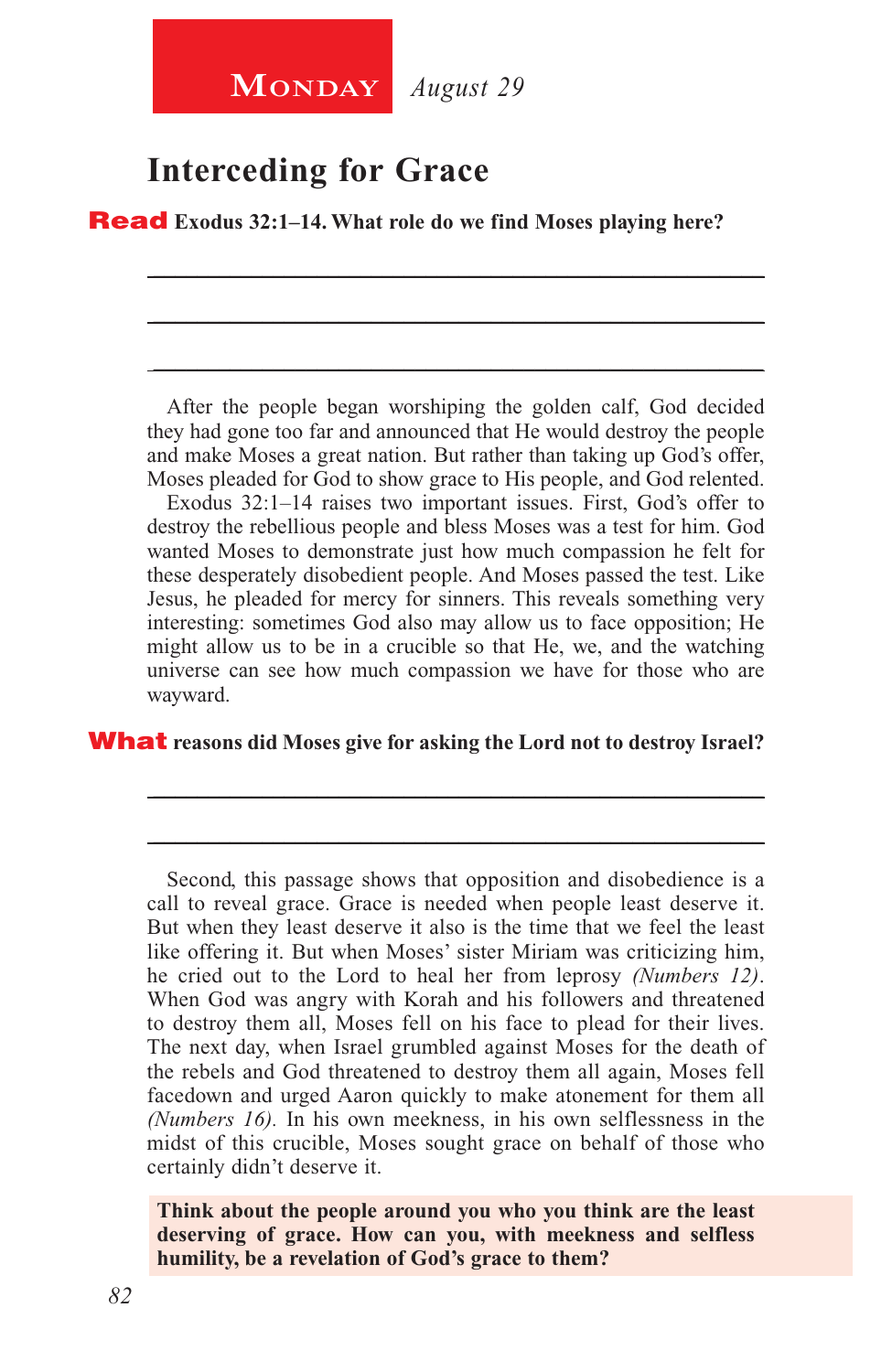### **Loving Those Who Hurt Us**

Someone once said: "Loving our enemies, then, does not mean that we are supposed to love the dirt in which the pearl is buried; rather it means that we love the pearl which lies in the dust. . . . God does not love us because we are by nature lovable. But we become lovable because He loves us."

\_\_\_\_\_\_\_\_\_\_\_\_\_\_\_\_\_\_\_\_\_\_\_\_\_\_\_\_\_\_\_\_\_\_\_\_\_\_\_\_\_\_\_\_\_\_\_\_\_\_\_\_\_\_\_\_

\_\_\_\_\_\_\_\_\_\_\_\_\_\_\_\_\_\_\_\_\_\_\_\_\_\_\_\_\_\_\_\_\_\_\_\_\_\_\_\_\_\_\_\_\_\_\_\_\_\_\_\_\_\_\_\_

When **you look at your "enemies," what do you normally see—the pearl or the dirt around it?** 

**Read** Matthew 5:43-48. Jesus calls us to love and pray for our ene**mies. What example from nature does Jesus give us there that helps us understand why we should love our enemies? What's the point He is teaching us?**

In Matthew 5:45, Jesus uses the example of His Father in heaven to illustrate how we should treat those who hurt us, who perhaps put us in the worst kind of crucibles. Jesus says that His Father sends the blessing of rain to both the righteous and the unrighteous; if God gives even the unjust rain, how then should we treat them?

\_\_\_\_\_\_\_\_\_\_\_\_\_\_\_\_\_\_\_\_\_\_\_\_\_\_\_\_\_\_\_\_\_\_\_\_\_\_\_\_\_\_\_\_\_\_\_\_\_\_\_\_\_\_\_\_

\_\_\_\_\_\_\_\_\_\_\_\_\_\_\_\_\_\_\_\_\_\_\_\_\_\_\_\_\_\_\_\_\_\_\_\_\_\_\_\_\_\_\_\_\_\_\_\_\_\_\_\_\_\_\_\_

Jesus isn't trying to say that we should always have warm, fuzzy feelings toward everyone who causes us trouble, though this also may be possible. Fundamentally, love for our enemies is not meant to be a feeling we have for them but specific actions toward them that reveal care and consideration.

Jesus concludes this passage with a verse that often causes a lot of debate: " 'Be perfect, therefore, as your heavenly Father is perfect' " *(Matt. 5:48, NIV).* But the meaning is very clear in the context: those people who want to be perfect as God is perfect must show love to their enemies as God shows love to His. To be perfect in God's sight is to love the opposition; and to do this takes a meekness of heart that only God can give.

**Keeping in mind our definition of meekness ("enduring injury with patience and without resentment"), list the changes you must make in order to allow the Lord to give you the kind of meekness of heart that will help you have the right attitude toward "enemies."**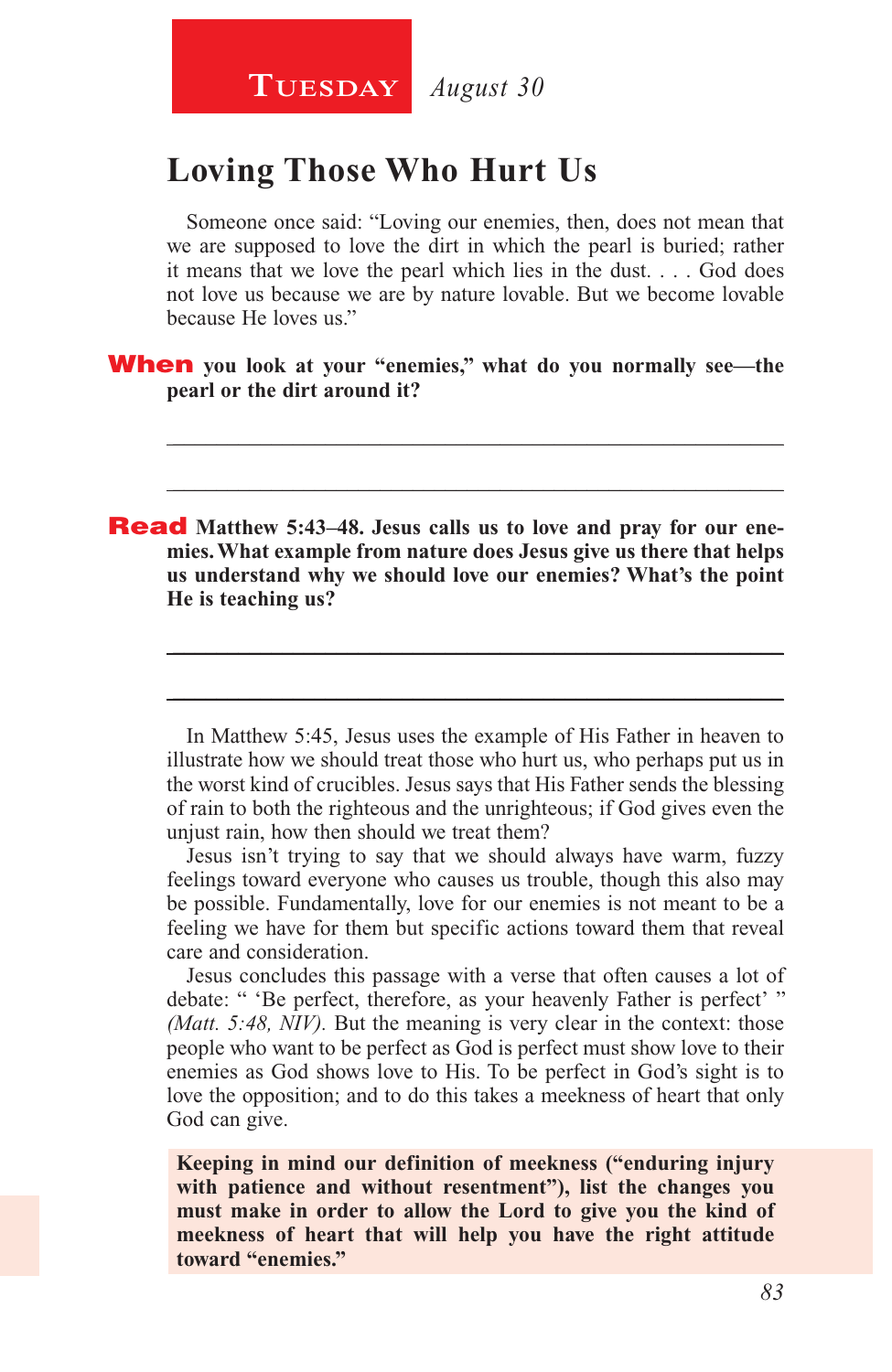**WEDNESDAY** August 31

## **A Closed Mouth**

The most powerful examples of meekness in the crucible come from Jesus. When He said to come and "learn of me; for I am meek and lowly in heart" *(Matt. 11:29)*, He meant it in ways we probably can't imagine.

Read **1 Peter 2:18–25. Peter is offering some surprising advice to slaves. He describes how Jesus responded to unjust and painful treatment and suggests to them that He has left them "an example, that you should follow His steps"** *(1 Pet. 2:21, NKJV).* **What principles of meekness and humility in the crucible can we learn from Jesus' example, as expressed here by Peter?**

It is terrible to watch someone else treat another unjustly. And it is extremely painful when we are on the receiving end of such treatment. Because we normally have a strong sense of justice, when injustice occurs, our instincts are to "put things right" while holding on to what we believe to be a righteous and just anger.

\_\_\_\_\_\_\_\_\_\_\_\_\_\_\_\_\_\_\_\_\_\_\_\_\_\_\_\_\_\_\_\_\_\_\_\_\_\_\_\_\_\_\_\_\_\_\_\_\_\_\_\_\_\_\_\_

\_\_\_\_\_\_\_\_\_\_\_\_\_\_\_\_\_\_\_\_\_\_\_\_\_\_\_\_\_\_\_\_\_\_\_\_\_\_\_\_\_\_\_\_\_\_\_\_\_\_\_\_\_\_\_\_

\_\_\_\_\_\_\_\_\_\_\_\_\_\_\_\_\_\_\_\_\_\_\_\_\_\_\_\_\_\_\_\_\_\_\_\_\_\_\_\_\_\_\_\_\_\_\_\_\_\_\_\_\_\_\_\_

It is not easy to live meekly. It is perhaps impossible unless we embrace one critical truth—that in all unjust situations, we must believe that our Father in heaven is in control and that He will act on our behalf when it is according to His will. This also means that we must be open to the possibility that like Jesus, we may not always be saved from injustice. But we must always remember that our Father in heaven is still with us and in charge.

Peter's advice, modeled on Jesus' life, is surprising because it seems that silence in the face of unjust suffering is a greater witness to the glory of God than "putting people right." When questioned by Caiaphas and Pilate, Jesus could have said a lot of things to correct the situation and to justify Himself, but He didn't. His silence was a testimony to His meekness.

**How do you deal with situations in which you have been treated unfairly? How can you better apply some of the principles looked at here today to your own life?**

\_\_\_\_\_\_\_\_\_\_\_\_\_\_\_\_\_\_\_\_\_\_\_\_\_\_\_\_\_\_\_\_\_\_\_\_\_\_\_\_\_\_\_\_\_\_\_\_\_\_\_\_\_\_ \_\_\_\_\_\_\_\_\_\_\_\_\_\_\_\_\_\_\_\_\_\_\_\_\_\_\_\_\_\_\_\_\_\_\_\_\_\_\_\_\_\_\_\_\_\_\_\_\_\_\_\_\_\_ \_\_\_\_\_\_\_\_\_\_\_\_\_\_\_\_\_\_\_\_\_\_\_\_\_\_\_\_\_\_\_\_\_\_\_\_\_\_\_\_\_\_\_\_\_\_\_\_\_\_\_\_\_\_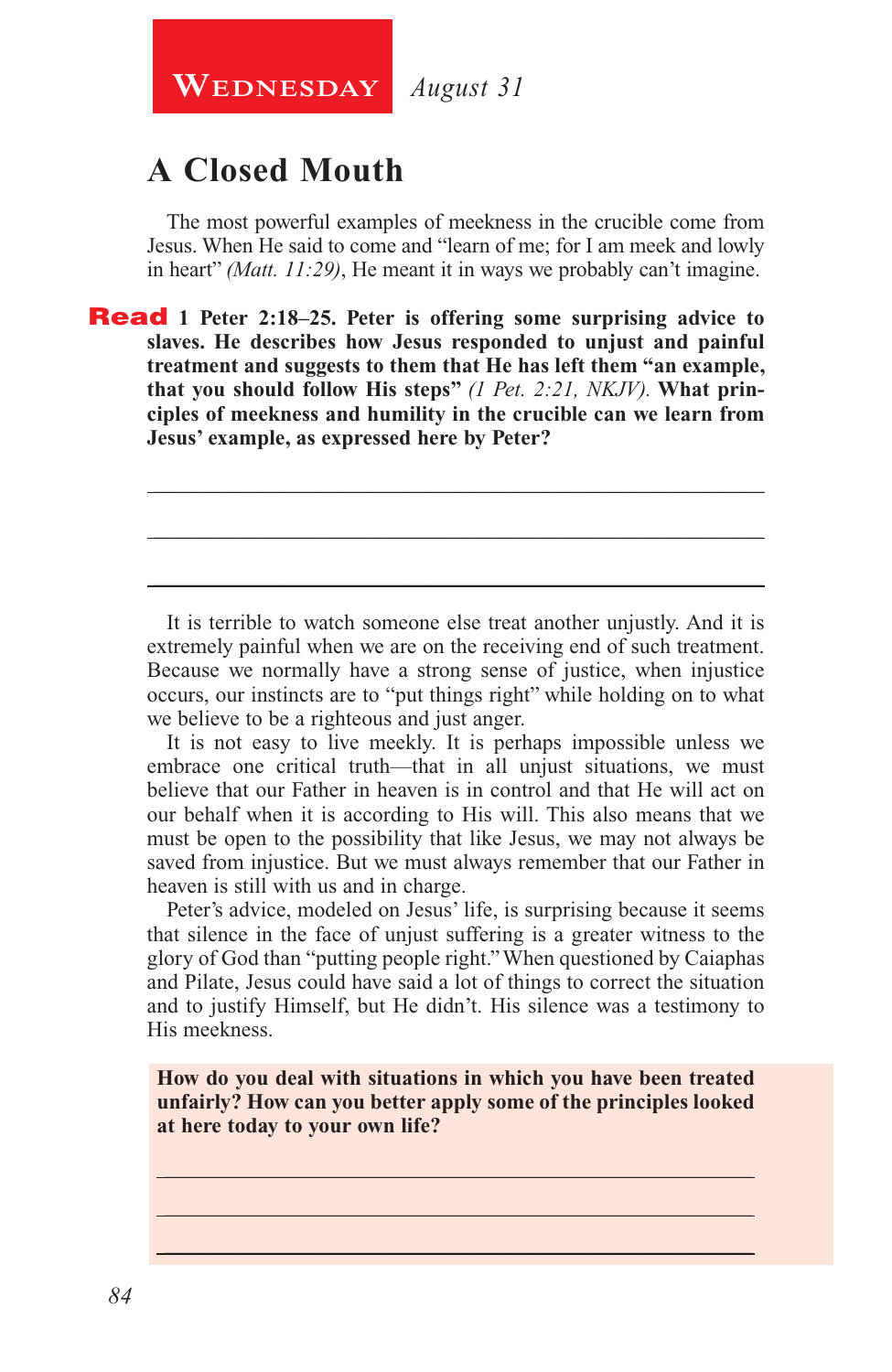## **Our Rock and Refuge**

So often the most proud people, the most arrogant and pushy, are those who suffer from low self-esteem. Their arrogance and pride—and total lack of meekness or humility—exist as a cover, perhaps even unconsciously, for something lacking inside. What they need is something we all need: a sense of security, of worthiness, of acceptance, especially in times of distress and suffering. We can find that only through the Lord. In short, meekness and humility, far from being attributes of weakness, are often the most powerful manifestation of a soul firmly grounded on the Rock.

#### **Read** Psalm 62:1–8. What seems to be the background for this psalm? **What points is David making? What spiritual principles can you learn from what he is saying? Most important, how can you learn to apply these principles to your own life?**

\_\_\_\_\_\_\_\_\_\_\_\_\_\_\_\_\_\_\_\_\_\_\_\_\_\_\_\_\_\_\_\_\_\_\_\_\_\_\_\_\_\_\_\_\_\_\_\_\_\_\_\_\_\_\_\_

\_\_\_\_\_\_\_\_\_\_\_\_\_\_\_\_\_\_\_\_\_\_\_\_\_\_\_\_\_\_\_\_\_\_\_\_\_\_\_\_\_\_\_\_\_\_\_\_\_\_\_\_\_\_\_\_

\_\_\_\_\_\_\_\_\_\_\_\_\_\_\_\_\_\_\_\_\_\_\_\_\_\_\_\_\_\_\_\_\_\_\_\_\_\_\_\_\_\_\_\_\_\_\_\_\_\_\_\_\_\_\_\_

"Without cause men will become our enemies. The motives of the people of God will be misinterpreted, not only by the world, but by their own brethren. The Lord's servants will be put in hard places. A mountain will be made of a molehill to justify men in pursuing a selfish, unrighteous course. . . . By misrepresentation these men will be clothed in the dark vestments of dishonesty because circumstances beyond their control made their work perplexing. They will be pointed to as men that cannot be trusted. And this will be done by the members of the church. God's servants must arm themselves with the mind of Christ. They must not expect to escape insult and misjudgment. They will be called enthusiasts and fanatics. But let them not become discouraged. God's hands are on the wheel of His providence, guiding His work to the glory of His name."—Ellen G. White, *The Upward Look*, p. 177.

**How immune are you to the reproaches and barbs of others? Most likely not that immune, right? How can you cleave to the Lord and anchor your sense of self-worth on the One who loves you so much that He died for your sins, and thus help protect yourself against the slights of others?**

 $\_$  , and the set of the set of the set of the set of the set of the set of the set of the set of the set of the set of the set of the set of the set of the set of the set of the set of the set of the set of the set of th \_\_\_\_\_\_\_\_\_\_\_\_\_\_\_\_\_\_\_\_\_\_\_\_\_\_\_\_\_\_\_\_\_\_\_\_\_\_\_\_\_\_\_\_\_\_\_\_\_\_\_\_\_\_ \_\_\_\_\_\_\_\_\_\_\_\_\_\_\_\_\_\_\_\_\_\_\_\_\_\_\_\_\_\_\_\_\_\_\_\_\_\_\_\_\_\_\_\_\_\_\_\_\_\_\_\_\_\_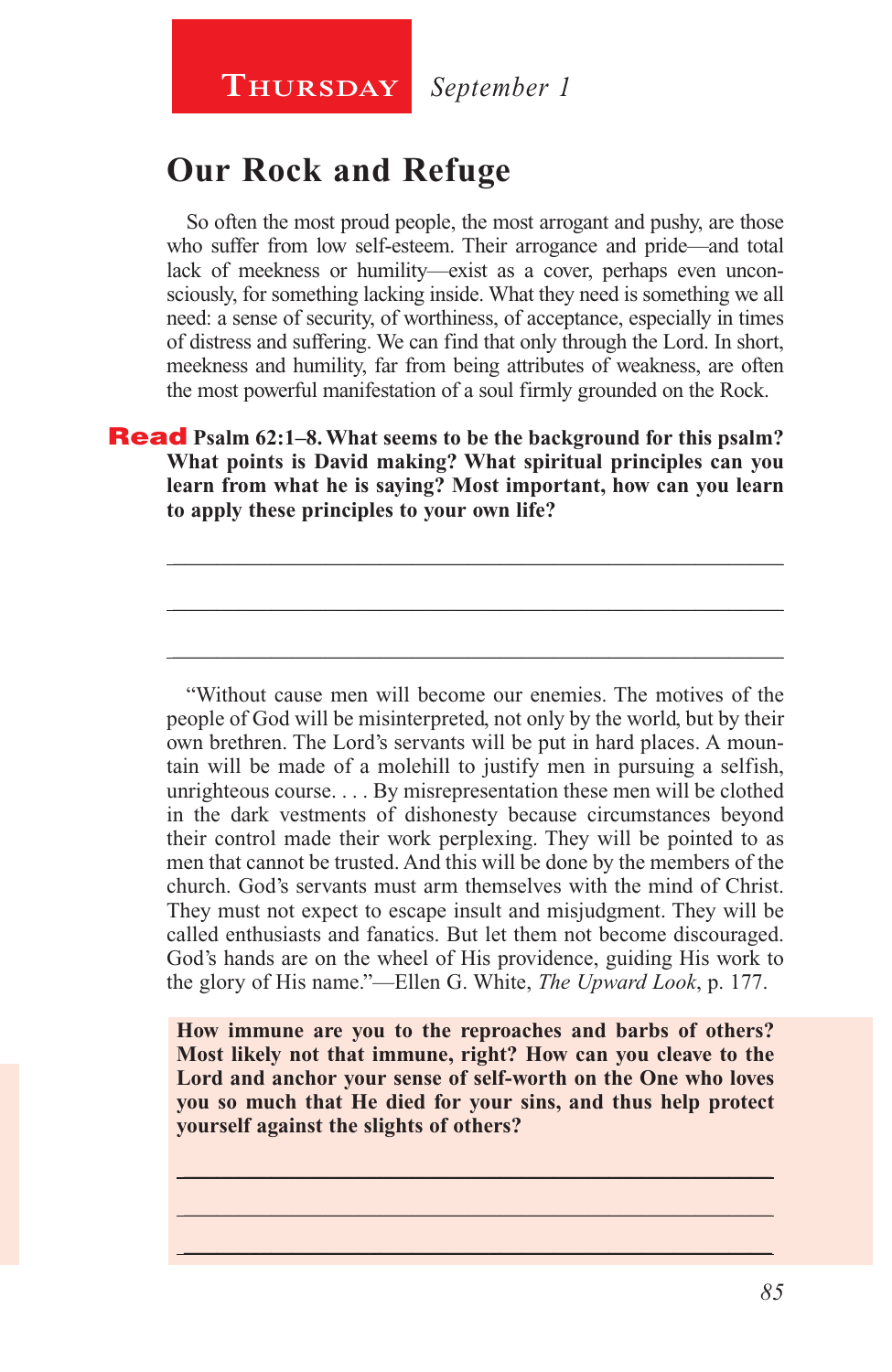**FRIDAY** September 2

**Further Thought:** Read Ellen G. White, "The Importance of Seeking True Knowledge," pp. 453, 454, in *The Ministry of Healing*; "The Sermon on the Mount," pp. 298–314, in *The Desire of Ages*; "The Worker and His Qualifications," p. 630, in *Evangelism*.

"The difficulties we have to encounter may be very much lessened by that meekness which hides itself in Christ. If we possess the humility of our Master, we shall rise above the slights, the rebuffs, the annoyances, to which we are daily exposed, and they will cease to cast a gloom over the spirit. The highest evidence of nobility in a Christian is self-control. He who under abuse or cruelty fails to maintain a calm and trustful spirit robs God of His right to reveal in him His own perfection of character. Lowliness of heart is the strength that gives victory to the followers of Christ; it is the token of their connection with the courts above."—Ellen G. White, *The Desire of Ages*, p. 301.

#### Discussion Questions:

**O** How does humility allow us to "rise above" hurts and annoy**ances? What do you think is the most important characteristic of humility that allows us to do this?**

**2** In your own particular culture, how are the characteristics of **humility and meekness viewed? Are they respected, despised, or what? What kind of pressures do you face in your culture that work against you in cultivating these characteristics?**

 **Are there any great examples of meekness and humility among people alive today? If so, who are they, how have they expressed these traits, and what can you learn from them?** 

 **Why is it that we so often equate meekness and humility with weakness?**

 **We saw how David sought the Lord as a refuge. But how does that work? How is that refuge always manifested? In other words, how can we, as a church, be a refuge for those who need a refuge? What kind of refuge does your own local church provide? What can you do to help make it a place of refuge for those who need it?**